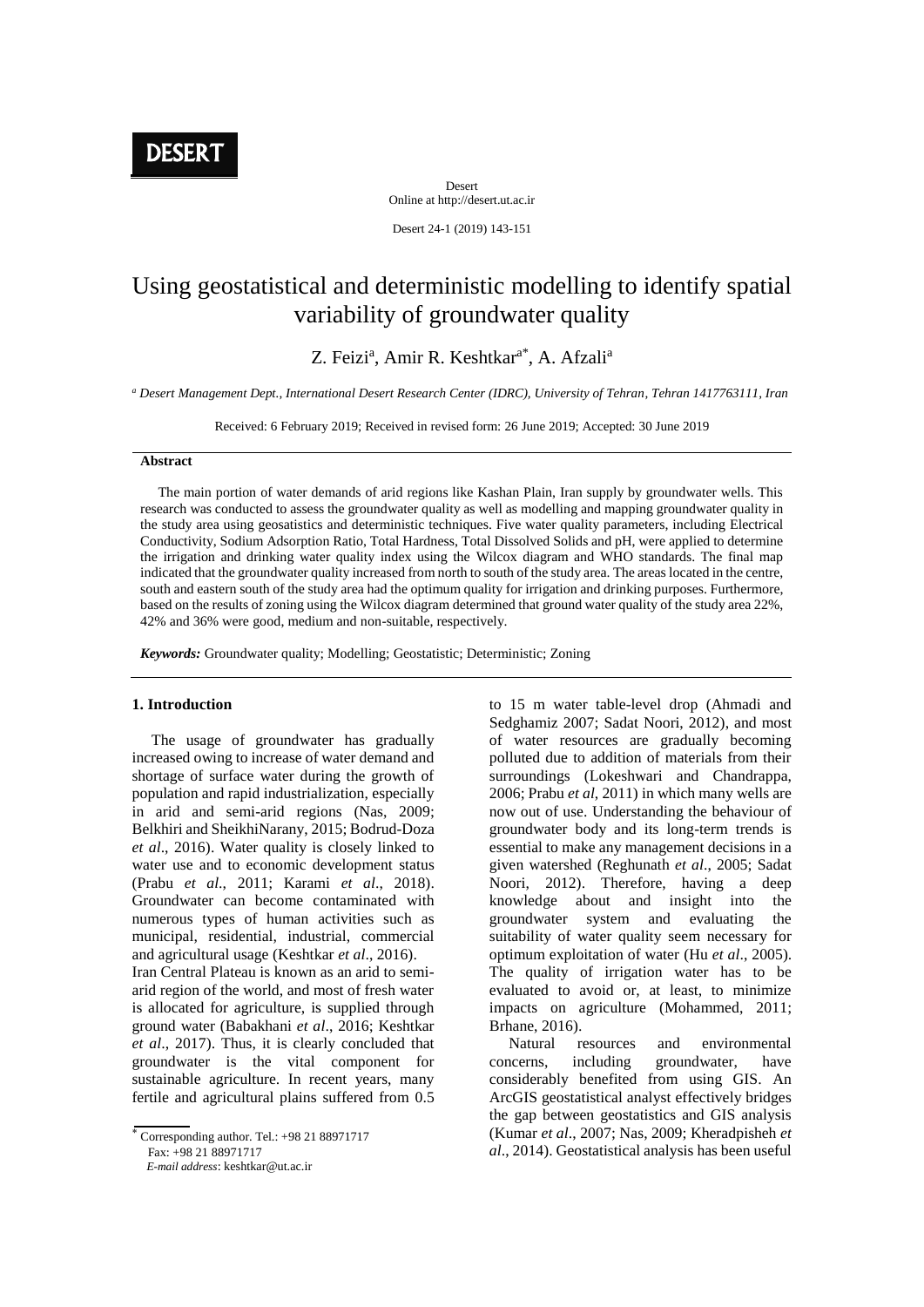to determine water variables in spatial and temporal aspects, and water suitability for various purposes (Issaks *et al*., 1989; Goovaerts, 1997; Nas, 2009; Brhane, 2016; Mohammadi, 2017).

 Many researchers applied geostatistical approach to analyse spatial variations of groundwater characteristics (Issaks *et al*., 1989; Bjerg *et al*., 1992; Ahmad, 2007; Nas, 2009, Abadi *et al*., 2016). Noori *et al*. (2013) compared different geostatistical methods to estimate a groundwater level at different climatic periods. Geostatistical methods were applied on the maximum, minimum and mean groundwaterlevel elevation of 59 wells. The results obtained from geostatistical analysis indicated that best method for this place was Cokriging, and groundwater depth varied spatially in different climatic conditions. Jeihouni *et al*. (2014) evaluated the groundwater quality of Tabriz city. The spatial distribution of groundwater quality parameters was produced by employing GIS and geostatistical techniques. Brhane (2016) evaluated groundwater by nine chemical parameters to calculate the irrigation water quality index. The results showed that groundwater suitable for irrigation purposes, and groundwater needed slight water treatment for quality adjustment. Laze *et al*. (2016) evaluated some significant physio-chemical parameters of the surface water of the Dukagjin Basin to assess the quality of irrigation water. The results suggest that all water samples are suitable for irrigation purposes. Mohammadi *et al*. (2017) evaluated the temporal and spatial variation of

chemical parameter concentration in drinking water resources of Bandar-e Gaz city using GIS. According to the zoning maps of groundwater, nitrate and hardness concentration in dry seasons is greater than that in rainy seasons.

 Kashan plain is located in an arid area of central Iran causing ecosystem conditions in this area to become extremely fragile. In recent decades, due to an intensive ground water usage, water quantity and quality were decreased. Thus, regarding the Kashan plain water resources condition, the main purpose of the current research was to evaluate geostatistical and deterministic techniques of groundwater quality modelling and calculate water quality indices in the study area.

### **2. Materials and Methods**

#### *2.1. The study area*

 The study is located north of Iran Central Plateau and Isfahan province, Iran. It has an area of  $1741 \text{ km}^2$ , and is located between a longitude of 33°30' - 34°30' N and latitude of 51°10' - 52° E (fig. 1). There is a waste pits in south of plain. The study area has an average annual rainfall of 122 mm with an average annual temperature of 18C°. According to Domarton method of climate classification study area is located in arid region. The study area has two modes of relatively different climatic; the two modes include climatic conditions foothill and lowland. A large proportion of water requirements for the city of Kashan are supplied from groundwater wells.



Fig. 1. Geographic location of Kashan plain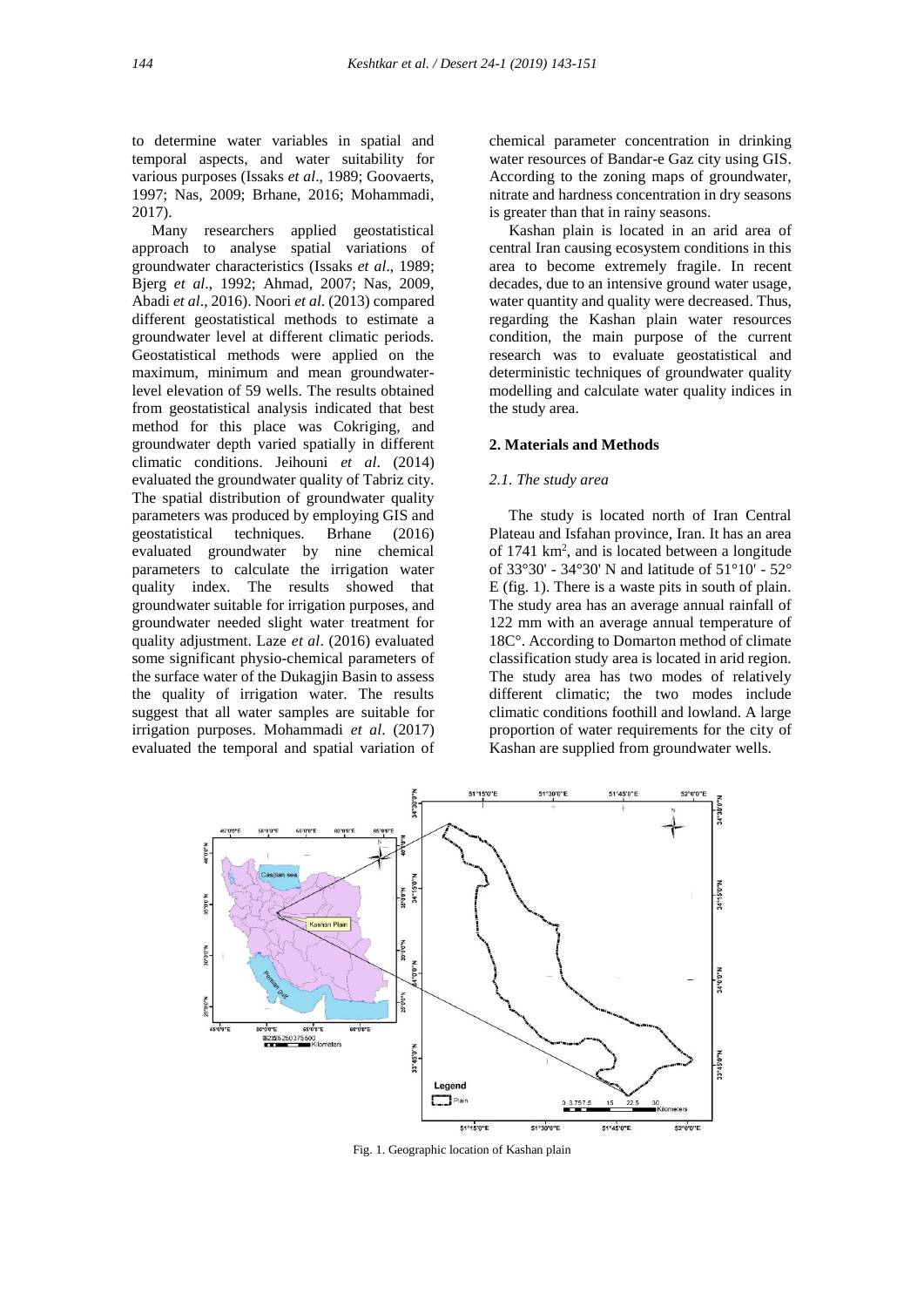## *2.2. Groundwater quality data collection and analysis*

 Groundwater quality parameters were selected among many factors based on the significance of the parameter as an index for salinity, thereby affecting human health and data availability. Available groundwater of 72 observation wells monitored continually from

2000 to 2011 and received from Iran Water Resources Management Corporation was applied. These wells are distributed across the study area to represent the fluctuation of groundwater level and quality of the study area. The data of the ground water quality, including TH, EC, SAR, TDS and pH, were applied for the physical and chemical water quality analysis using standard classification methods (Table 1).

Table 1. Ground water quality parameters classification which applied for ground water quality analysis of Kashan plain

| <b>SAR</b> | Ouality   | EС        | Ouality   | <b>TDS</b> | Oualitv     | TH        | Ouality     | pH      | Ouality  |
|------------|-----------|-----------|-----------|------------|-------------|-----------|-------------|---------|----------|
| $0-10$     | Low       | $0 - 250$ | Low       | < 500      | Suitable    | $<$ 250   | Suitable    | <6      | Acidic   |
| $10-18$    | Medium    | 250-750   | Medium    | 500-1000   | Tolerable   | 250-500   | Tolerable   | $6 - 8$ | Neutral  |
| 18-16      | High      | 650-2250  | High      | 1000-2000  | Unsuitable  | 500-1000  | Unsuitable  | >8      | Alkaline |
| $26 - 32$  | Very high | 2250-4000 | Very high | 2000-4000  | Inferior    | 1000-2000 | Inferior    |         |          |
|            |           |           |           | 4000-8000  | Temporality | 2000-4000 | Temporality |         |          |
|            |           |           |           |            | potable     |           | potable     |         |          |
|            |           |           |           | > 8000     | potable     | >4000     | potable     |         |          |

 The Wilcox classification was applied for quality comparison in terms of agriculture and irrigation (Soltani *et al*., 2014). The Wilcox diagram based on two factors of SAR, and EC classifies the samples in 16 different classes, that  $C_1S_1$  and  $C_4S_4$  with minimum and maximum salinity and alkalinity are the best and worst, respectively. In the Wilcox diagram, SAR shows the losses consequences by sodium. Maximum rate of sodium plays the main role of alkaline soil creation and eventually decreases soil permeability (Rahimi, 2009; Soltani *et al*., 2014).

# *2.3. Interpolation methods*

 Deterministic and geostatistical techniques are two main interpolation technique groups, which have been explained before in many manuscripts (Kumar *et al*., 2007; Nas, 2009; Sadat Nori *et al*., 2012; Kheradpisheh *et al*., 2014; Afzali *et al*., 2016; Babakhani *et al*., 2016). A geostatistical method is a branch of statistics focused on spatial patterns analysis and variables quantity assumption in points where sampling has not occurred. In this method, the variable and its spatial position are simultaneously used for spatial models. The main purpose of geostatic is to use notation change and other techniques in order to determine quantity and spatial correlation modelling.

 In order to apply geostatistical methods, in the first step data normality was checked using maximum, minimum, average, median, standard deviation, the coefficient of skewness and

kurtosis. Normalization using the logarithmic functions method was carried out if data failed to comply normal distribution. Then, according to the value of the errors calculated by the software, the best model was chosen that had the lowest root mean square error (RMSE) and maximum correlation (R) between existing data and estimated data. In this study, we tested four semivariogram models, including Circular, Spherical, Exponential and Gaussian.

 Afterward, the normalization of the data interpolation was performed in IDW (Inverse Distance Weighting), RBF (Radial Basis Functions) and four geostatistical methods, including Ordinary Kriging, Simple Kriging, Cokriging Ordinary, and Cokriging Simple.

#### **3. Results and Discussion**

 Tables 2 to 6 shows the summery of semivariogram model parameters for each water quality factor. As mentioned above, crossvalidation was applied to determine which model prepared the best estimations (Table 2-6). The results of the error rate different methods, including IDW, RBF and four geostatic techniques (including Ordinary Kriging, Simple Kriging, Ordinary Cokriging and Simple Cokriging) were compared, then zoning of water quality was carried out using Gaussian Ordinary Kriging for electrical conductivity and Gaussian Simple Kriging for the sodium adsorption ratio, which according to the lowest error, they were identified as the best methods.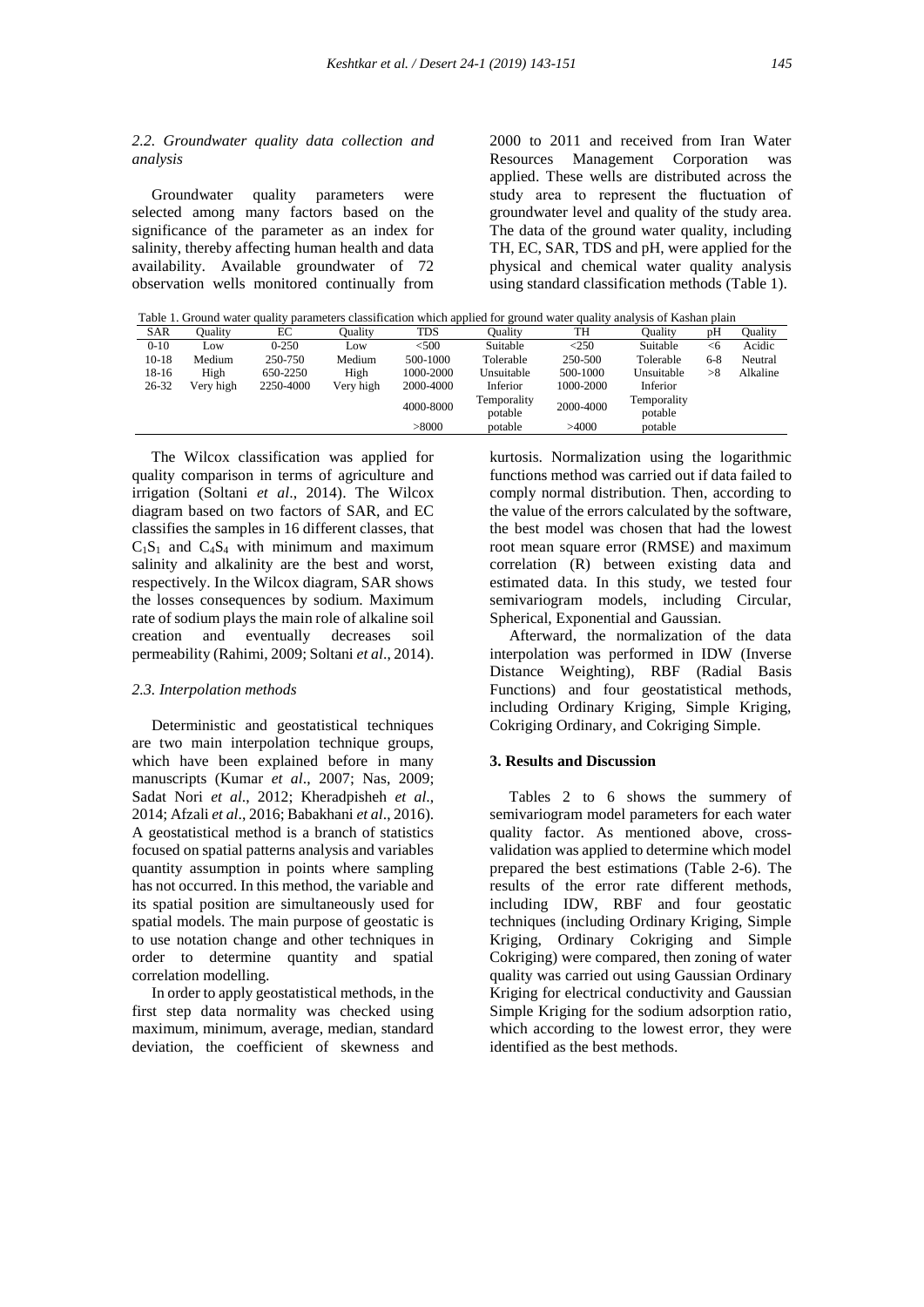| Model       | Parameter  | Root Mean Square | Average Standard Error | R     | Root Mean Square Standardized |
|-------------|------------|------------------|------------------------|-------|-------------------------------|
|             | TH         | 468.8            | 410.5                  | 0.62  | 1.15                          |
|             | <b>TDS</b> | 1444.14          | 1056.3                 | 0.623 | 1.34                          |
| Spherical   | pH         | 0.2475           | 0.253                  | 0.598 | 0.9758                        |
|             | EC         | 2328.21          | $-0.0735$              | 0.67  | 1.3945                        |
|             | <b>SAR</b> | 2.491            | $-0.0112$              | 0.62  | 1.0453                        |
|             | TH         | 466.76           | 418.54                 | 0.642 | 1.107                         |
|             | <b>TDS</b> | 1423.93          | 1114.28                | 0.67  | 1.23                          |
| Circular    | pH         | 0.2474           | 0.2537                 | 0.667 | 0.973                         |
|             | EC         | 2289.21          | $-0.037$               | 0.641 | 1.2658                        |
|             | <b>SAR</b> | 2.4606           | 0.01449                | 0.618 | 0.938                         |
|             | TH         | 505.18           | 368.6                  | 0.548 | 2.022                         |
|             | <b>TDS</b> | 1533.4           | 1354.4                 | 0.623 | 1.10                          |
| Exponential | pH         | 0.248            | 0.2532                 | 0.643 | 0.9726                        |
|             | EC         | 2471.28          | 0.02608                | 0.672 | 1.0741                        |
|             | <b>SAR</b> | 2.6985           | $-0.0291$              | 0.625 | 1.3754                        |
|             | TH         | 475.82           | 426.66                 | 0.589 | 1.112                         |
|             | <b>TDS</b> | 1428.23          | 1145.69                | 0.595 | 1.23                          |
| Gaussian    | pH         | 0.247            | 0.2538                 | 0.612 | 0.972                         |
|             | EC         | 2291.76          | $-0.055$               | 0.64  | 1.2936                        |
|             | <b>SAR</b> | 2.4576           | 0.0076                 | 0.623 | 0.9192                        |

Table 2. Cross-validation results of Simple Kriging technique

Table 3. Cross-validation results of Ordinary Kriging technique

| Model       | Parameter  | Root Mean Square | Average Standard Error | $\mathbb{R}$ | Root Mean Square Standardized |
|-------------|------------|------------------|------------------------|--------------|-------------------------------|
|             | TH         | 466.5            | 403.7                  | 0.623        | 1.15                          |
|             | <b>TDS</b> | 1428.2           | 1223.7                 | 0.618        | 1.15                          |
| Spherical   | pH         | 0.251            | 0.243                  | 0.650        | 1.03                          |
|             | EC         | 2301.95          | 0.016                  | 0.625        | 1.16                          |
|             | SAR        | 2.524            | 0.0156                 | 0.623        | 1.05                          |
|             | TH         | 465.7            | 400.26                 | 0.625        | 1.15                          |
|             | TDS        | 1431.3           | 1192.6                 | 0.602        | 1.18                          |
| Circular    | pH         | 0.258            | 0.258                  | 0.641        | 0.99                          |
|             | EC         | 2310.9           | 0.017                  | 0.630        | 1.18                          |
|             | SAR        | 2.530            | 0.017                  | 0.621        | 1.07                          |
|             | TH         | 468.75           | 413.73                 | 0.597        | 1.12                          |
|             | TDS        | 1454.97          | 1158.5                 | 0.581        | 1.25                          |
| Exponential | pH         | 0.2505           | 0.2456                 | 0.601        | 1.02                          |
|             | EC         | 2340.96          | 0.0156                 | 0.660        | 1.20                          |
|             | SAR        | 2.578            | 0.0163                 | 0.628        | 1.05                          |
|             | TH         | 468.12           | 403.78                 | 0.620        | 1.15                          |
|             | TDS        | 1445.09          | 1186.3                 | 0.640        | 1.20                          |
| Gaussian    | pH         | 0.2532           | 0.244                  | 0.600        | 1.03                          |
|             | EC         | 2326.55          | 0.0193                 | 0.657        | 1.21                          |
|             | SAR        | 2.575            | 0.0134                 | 0.631        | 1.21                          |

| Table 4. Cross-validation results of Simple CoKriging technique |  |  |
|-----------------------------------------------------------------|--|--|
|                                                                 |  |  |

| Model       | Parameter  | Root Mean Square | Average Standard Error | $\mathbb{R}$ | Root Mean Square Standardized |
|-------------|------------|------------------|------------------------|--------------|-------------------------------|
|             | TH         | 433.17           | 401.5                  | 0.652        | 1.074                         |
|             | TDS        | 1389.14          | 1221.96                | 0.603        | 1.12                          |
| Spherical   | pH         | 0.258            | 0.258                  | 0.684        | 0.998                         |
|             | EC         | 2190.09          | 0.0142                 | 0.631        | 1.112                         |
|             | SAR        | 2.372            | 0.0137                 | 0.616        | 1.004                         |
|             | <b>TH</b>  | 431.9            | 398.6                  | 0.689        | 1.08                          |
|             | <b>TDS</b> | 1322             | 1183.8                 | 0.654        | 1.10                          |
| Circular    | pH         | 0.248            | 0.25                   | 0.644        | 0.987                         |
|             | EC         | 2133.84          | 0.01427                | 0.584        | 1.1132                        |
|             | <b>SAR</b> | 2.3194           | 0.0139                 | 0.610        | 1.0392                        |
|             | TH         | 444.64           | 413.37                 | 0.701        | 1.07                          |
|             | <b>TDS</b> | 1384.24          | 1155.42                | 0.543        | 1.196                         |
| Exponential | pH         | 0.259            | 0.2581                 | 0.584        | 1.002                         |
|             | EC         | 2188.5           | 0.01283                | 0.592        | 1.1385                        |
|             | SAR        | 2.3668           | 0.01343                | 0.583        | 0.9839                        |
|             | TH         | 461.59           | 403.42                 | 0.603        | 1.13                          |
|             | <b>TDS</b> | 1433.19          | 1185.85                | 0.579        | 1.196                         |
| Gaussian    | pH         | 0.259            | 0.258                  | 0.554        | 1.002                         |
|             | EC         | 2284.31          | 0.0189                 | 0.601        | 1.1946                        |
|             | <b>SAR</b> | 2.5307           | 0.0195                 | 0.592        | 1.1316                        |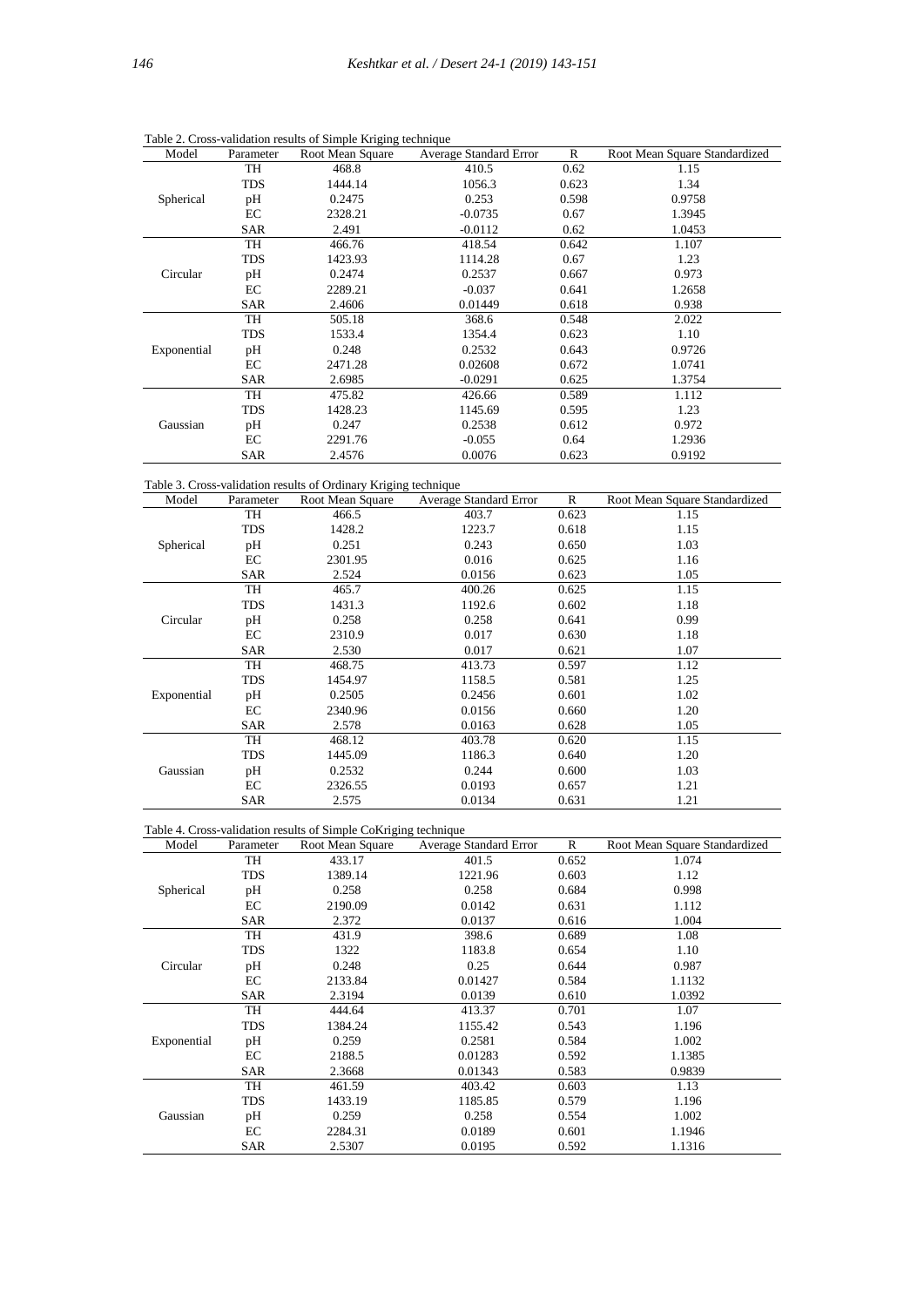| Model       | Parameter  | Root Mean Square | Average Standard Error | $\mathbb{R}$ | Root Mean Square Standardized |
|-------------|------------|------------------|------------------------|--------------|-------------------------------|
|             | TH         | 299.6            | 354.3                  | 0.742        | 0.750                         |
|             | <b>TDS</b> | 1087.3           | 924.19                 | 0.726        | 0.928                         |
| Spherical   | pH         | 0.2481           | 0.2498                 | 0.700        | 0.983                         |
|             | EC         | 1641.09          | $-0.0014$              | 0.751        | 1.004                         |
|             | SAR        | 1.529            | 0.0577                 | 0.721        | 0.8178                        |
|             | TH         | 363.29           | 446.5                  | 0.750        | 0.704                         |
|             | <b>TDS</b> | 1100.12          | 1004.8                 | 0.731        | 0.874                         |
| Circular    | pH         | 0.2488           | 0.250                  | 0.698        | 0.987                         |
|             | EC         | 1691.73          | 0.02472                | 0.762        | 0.887                         |
|             | <b>SAR</b> | 1.6307           | 0.0824                 | 0.689        | 0.730                         |
|             | TH         | 159.96           | 170.4                  | 0.621        | 1.12                          |
|             | TDS        | 1184.5           | 390.05                 | 0.564        | 8.68                          |
| Exponential | pH         | 0.2394           | 0.247                  | 0.621        | 0.938                         |
|             | EC         | 1554.59          | $-0.8759$              | 0.742        | 6.7061                        |
|             | SAR        | 2.2068           | $-0.831$               | 0.723        | 6.615                         |
|             | TH         | 420.42           | 407.9                  | 0.590        | 1.01                          |
|             | <b>TDS</b> | 1282.28          | 1093.94                | 0.568        | 1.162                         |
| Gaussian    | pH         | 0.2508           | 0.250                  | 0.601        | 0.998                         |
|             | EC         | 1932.51          | $-0.029$               | 0.701        | 0.9971                        |
|             | SAR        | 2.0502           | 0.0601                 | 0.712        | 0.8151                        |

Table 5. Cross-validation results of Ordinary CoKriging technique

| Table 6. Cross-validation results of deterministic techniques |            |                  |       |  |
|---------------------------------------------------------------|------------|------------------|-------|--|
| Model                                                         | Parameter  | Root Mean Square | R     |  |
|                                                               | TH         | 467.6            | .0568 |  |
|                                                               | <b>TDS</b> | 1440.8           | 0.587 |  |
| <b>RBF</b>                                                    | pH         | 0.250            | 0.702 |  |
|                                                               | EC         | 2305.29          | 0.625 |  |
|                                                               | <b>SAR</b> | 2.5069           | 0.628 |  |
|                                                               | TH         | 510.5            | 0.502 |  |
|                                                               | <b>TDS</b> | 1558.2           | 0.540 |  |
| Circular                                                      | pH         | 0.272            | 0.629 |  |
|                                                               | EC         | 2510.35          | 0.512 |  |
|                                                               | <b>SAR</b> | 2.6276           | 0.562 |  |

 Water quality parameters results demonstrated that hardness of water in the east of basin was observed to be more than maximum permissible classification of the WHO (1984), i.e. 400 mg  $L<sup>-1</sup>$  (Fig. 2). The TDS values of the study area were more than 1000 mg  $L^{-1}$ , and below the drinking water standard (1000 mg  $L^{-1}$ <sup>1</sup>). The high rate of TDS can be related to pollution through discharge of sewage in waste pits in the east of study region, however, most of the TDS values were higher than the normal water quality (Fig. 3).



Fig. 2. Spatial distribution map of TH of Kashan plain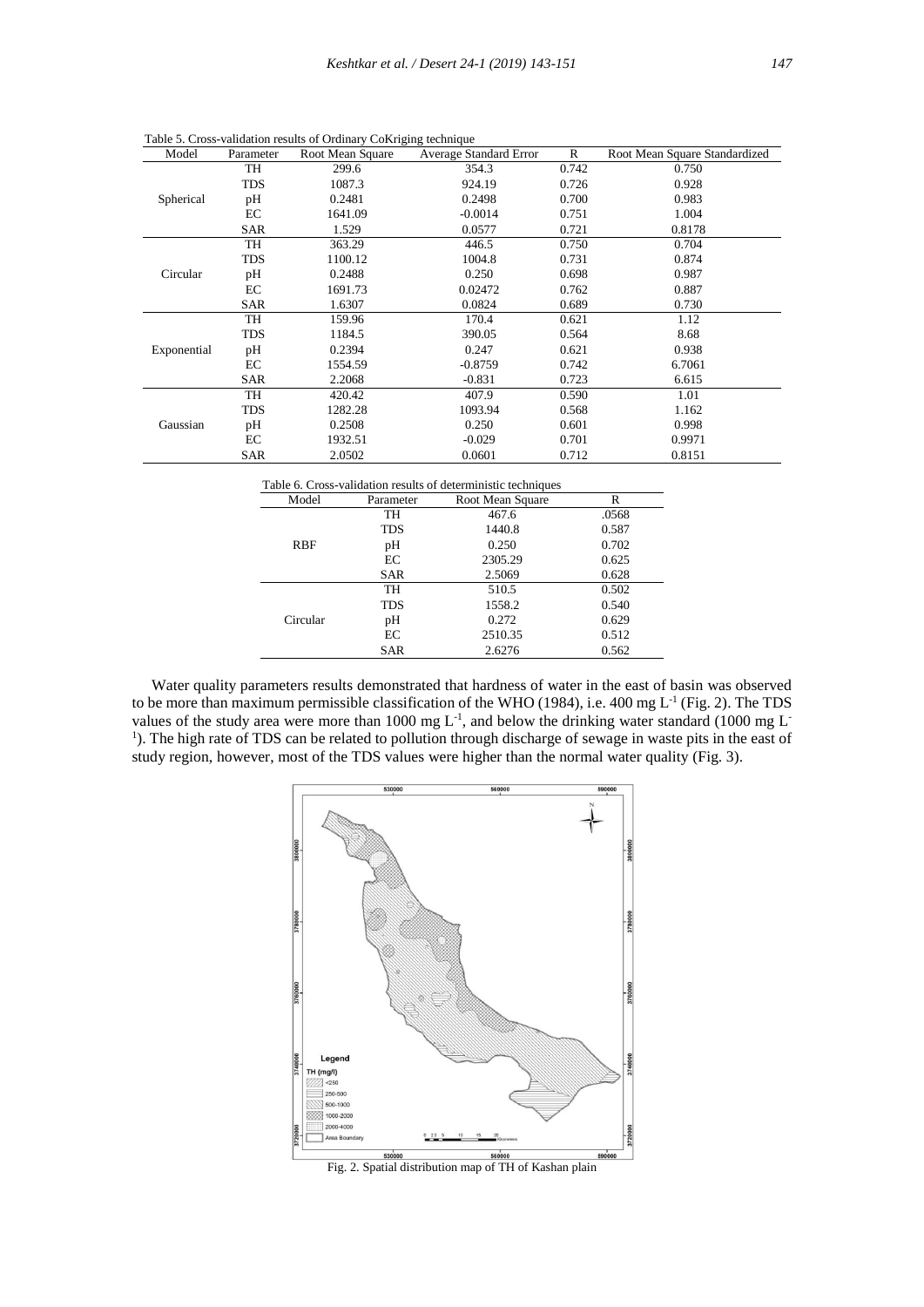

Fig. 3. Spatial distribution map of TDS of Kashan plain

 The results showed that most of pH values of the case study were alkaline (Fig. 4). According to the WHO classification and standard, all the

pH values were suitable for livestock and irrigation.



Fig. 4. Spatial distribution map of pH of Kashan plain

 The EC values in the Kashan plain were totally different from north to south and from east to west (Fig. 5). According to the results, the electrical conductivity of groundwater varies between  $340 \mu S$  cm<sup>-1</sup> in Abuzeidabad and  $22280$ µS cm-1 in Yazdel. Based on the WHO classification, it was highly suitable for drinking

purposes  $(1.500 \,\mu\text{S cm}^{-1})$  in the south of the study region. Generally, EC increase is recorded from south to north and from west to east possibly due to reduction water table. These results were supported by Jafari and Bakhshandehmehr (2014).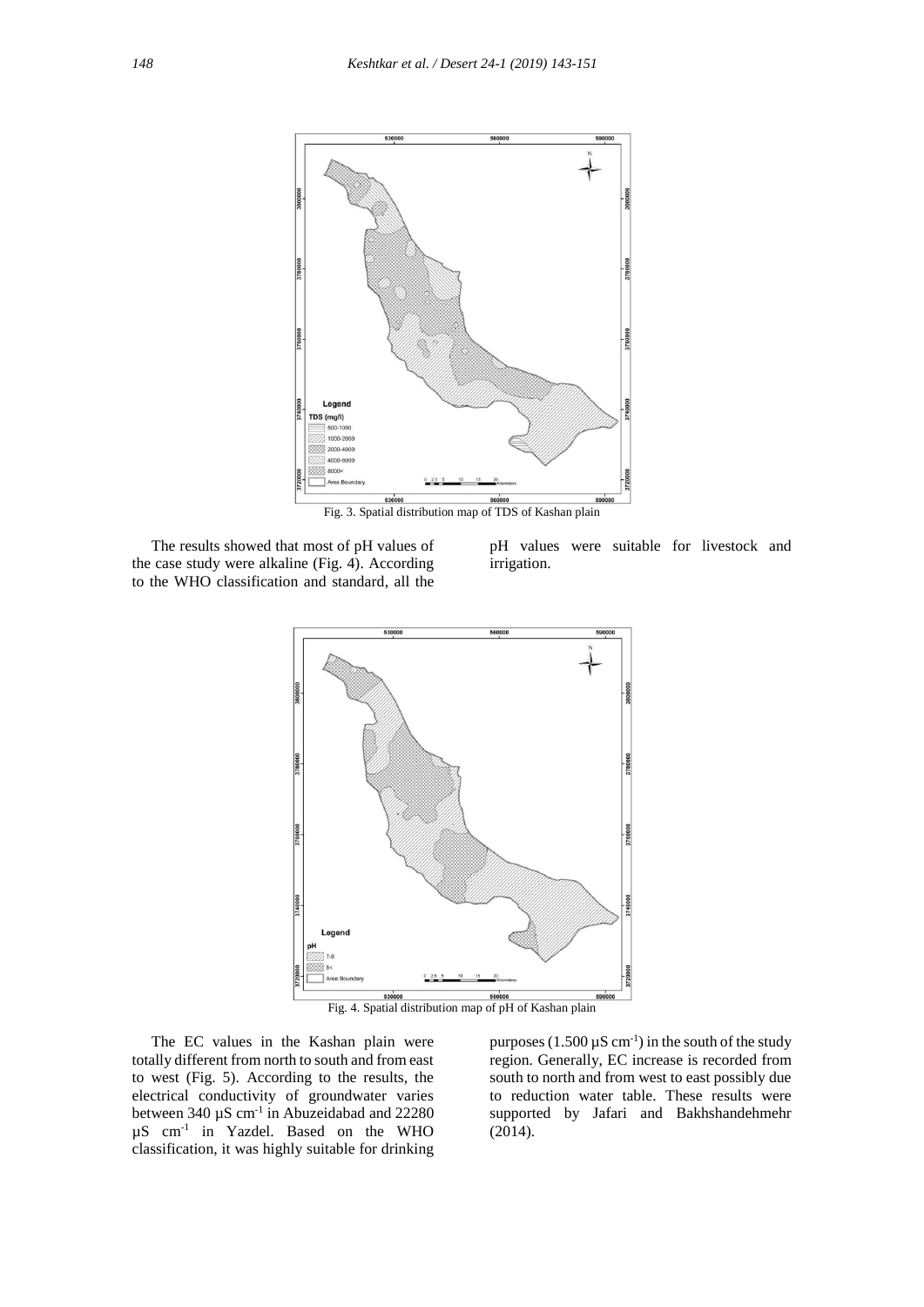

Fig. 5. Spatial distribution map of EC of Kashan plain

 The Wilcox diagram based on SAR is also divided into four categories. The SAR of the case study is classified into two classes  $(S_1 \text{ and } S_2)$ , Fig. 6); therefore, in the study area, the SAR

values were suitable. The results showed that the amount of electrical conductivity was less than the ratio of sodium absorption of groundwater in mountainous and flat areas.



Fig. 6. Spatial distribution map of SAR of Kashan plain

 Based on the results in Table 7, approximately 22 percent of the groundwater had good quality in the area. These groundwater resources could be found in the south and western parts of the region (Fig. 7). Suitable ground water for irrigation purposes (approximately 65% of the groundwater resources) were in the highlands of the west and south of the region.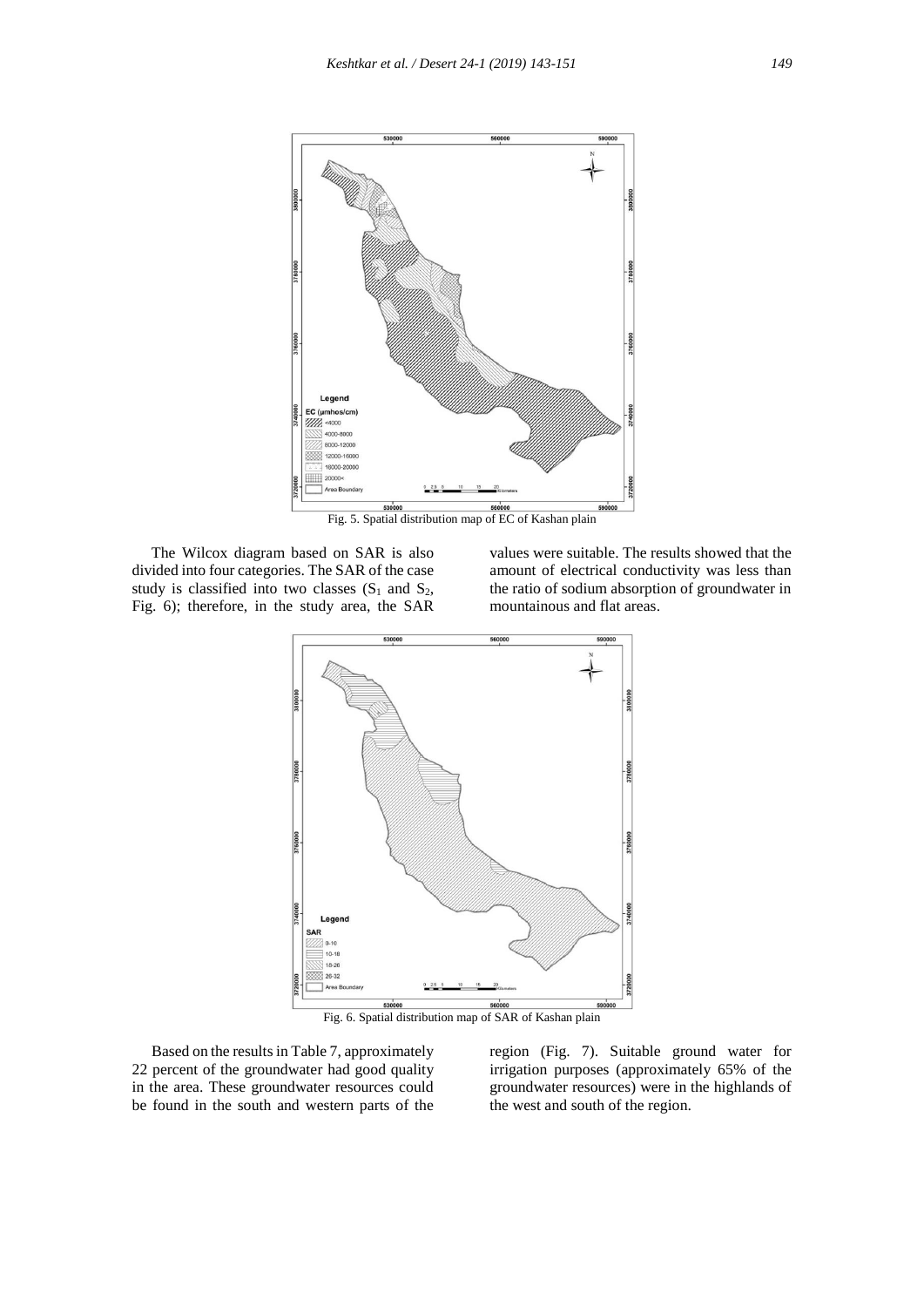| Table 7: Ground water quality chassification using 40 neoA method of Ixashan plain |                            |           |                     |  |  |  |
|------------------------------------------------------------------------------------|----------------------------|-----------|---------------------|--|--|--|
| Water quality                                                                      | Class                      | Area (ha) | Area percentage (%) |  |  |  |
| Good                                                                               | $\mathrm{C}_2\mathrm{S}_1$ | 38023     | 21.84               |  |  |  |
| Medium Quality                                                                     | $\mathrm{C}_3\mathrm{S}_1$ | 73088     | 41.98               |  |  |  |
| Medium Quality                                                                     | $C_3S_2$                   | 72        | 0.04                |  |  |  |
| Non Suitable                                                                       | $\mathrm{C_4S_1}$          | 29154     | 16.75               |  |  |  |
| Non Suitable                                                                       | $C_4S_2$                   | 28470     | 16.35               |  |  |  |
| Non Suitable                                                                       | $\mathrm{C}_5\mathrm{S}_1$ | 5293      | 3.04                |  |  |  |
|                                                                                    |                            |           |                     |  |  |  |

Table 7. Groundwater quality classification using Wilcox method of Kashan plain



Fig. 7. Spatial distribution of water quality using Wilcox diagram of Kashan plain

 Studies have indicated that decrease of water table in the south of the study area is more than that in the north of the plain. Since agricultural lands are located in the south of the plain and water consumption in these areas had the highest volume, then the greatest decrease of water table was observed in these areas. In similar studies (Rahmani *et al*., 2009; Jafari and Bakhshandehmehr, 2014), it was also noted that excessive use of groundwater resources was one of the most important factors in the decline of water table.

# **4. Conclusion**

 Groundwater is an essential water source in the Kashan plain, Iran. Almost more than 80% of the Kashan's water usage has been supplied from groundwater wells. The primary goal of the current research was to map and evaluate the groundwater quality in the study area. In this research, groundwater quality analysis was conducted on the data received for 72 observation wells in the Kashan plain applying deterministic and geostatistics techniques.

The spatial distribution of five groundwater quality parameters such as water quality parameters, including Electrical Conductivity, Sodium Adsorption Ratio, Total Hardness, Total Dissolved Solids and pH, was carried out through deterministic and geostatistical techniques. According to the spatial distribution maps of various water quality parameters, (Fig. 3) the south and southwest of the plain have the optimum groundwater quality, and generally, the groundwater quality decreases from the southwest to northeast of the plain.

# **References**

- Al-Abadi, A.M., A.A. Al-Temmeme, M.A. Al-Ghanimy, 2016 .A GIS-based combining of frequency ratio and index of entropy approaches for mapping groundwater availability zones at Badra–Al Al-Gharbi–Teeb areas, Iraq. Sustainable Water Resources Management, 2; 265–283.
- Afzali, A., H. Keshtkar, S. Pakzad, E. Farahani, A. Golpaigani, E. Khosrojerdi, Z. Yousefi, 2016. Spatio- Temporal analysis of drought severity using drought indices and deterministic and geostatistics methods (Case Study: Zayandehroud River Basin). Desert, 21; 165-172.
- Ahmadi, S.H., A. Sedghamiz, 2007. Geostatistical Analysis of Spatial and Temporal Variations of Groundwater Level. Environmental Monitoring and Assessment, 129; 277–294.